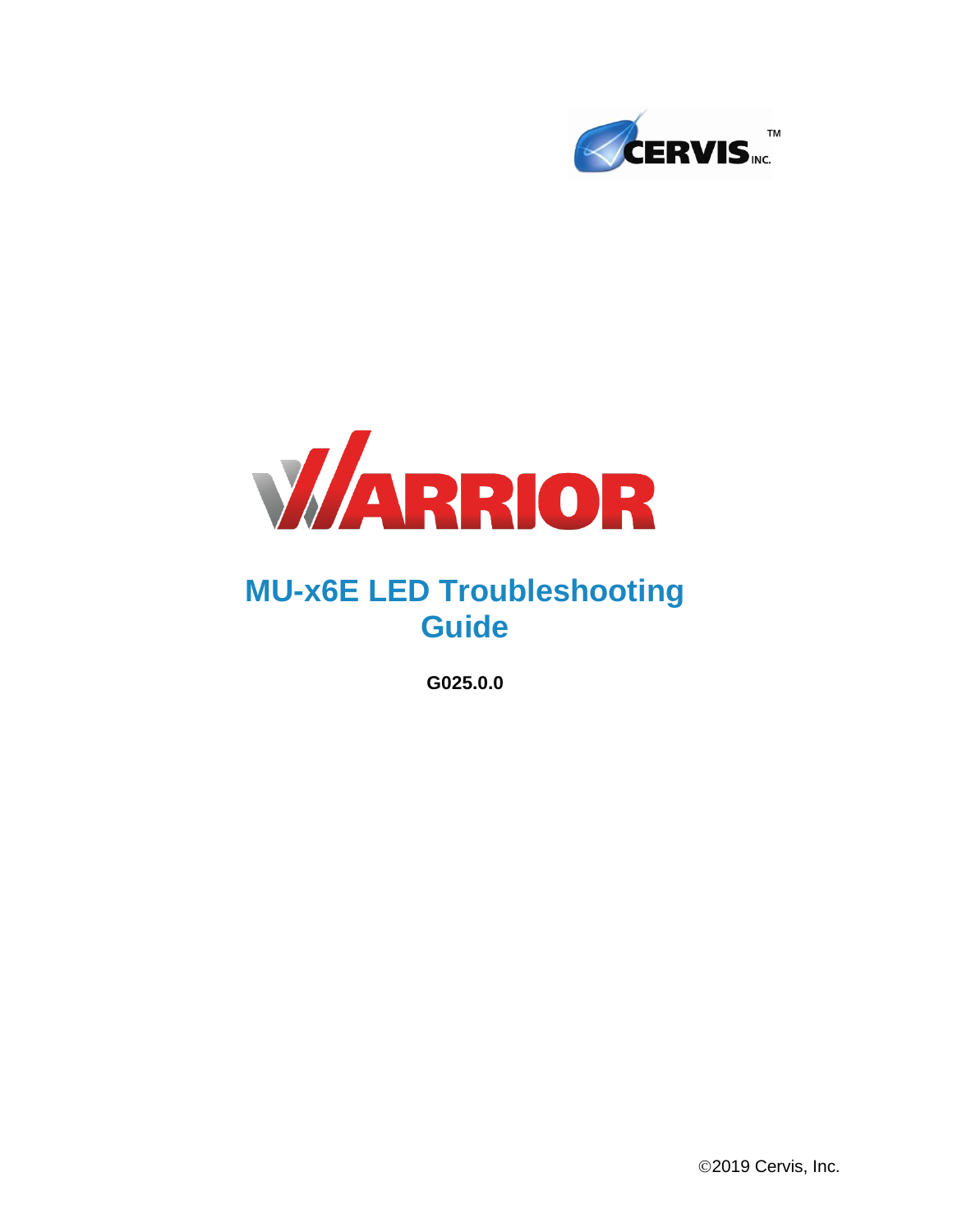**Warrior MU-x6E LED Troubleshooting Guide**

**This document is the property of Cervis, Inc. and cannot be copied, modified, e-mailed, or reproduced without the express prior written consent of Cervis, Inc. Cervis, Inc. reserves the right to change this manual or edit, delete, or modify any information without prior notification.**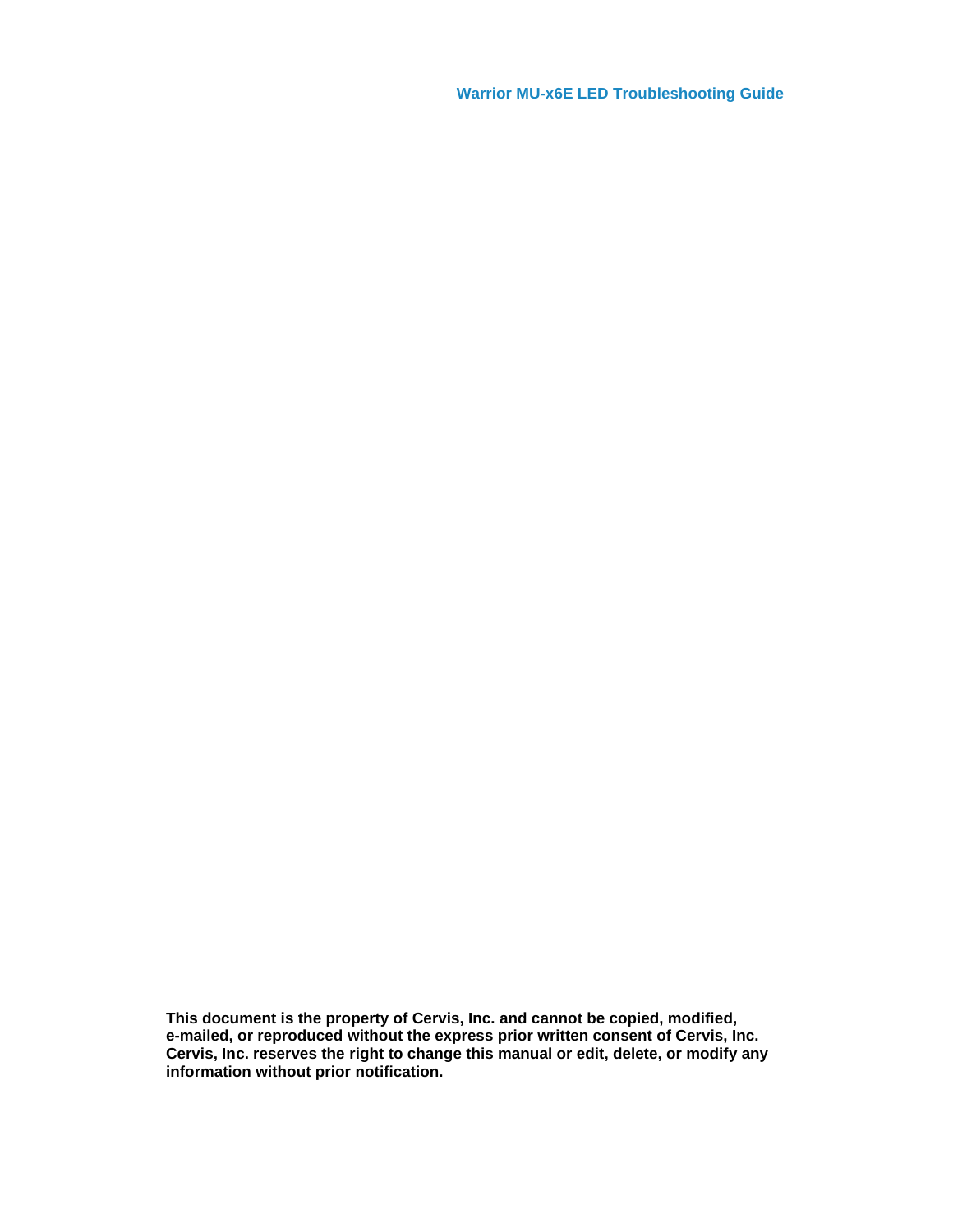

### <span id="page-2-0"></span>**Table of Contents**

<span id="page-2-2"></span><span id="page-2-1"></span>

| 2.0                    |  |
|------------------------|--|
|                        |  |
|                        |  |
| <b>List of Figures</b> |  |
|                        |  |
| <b>List of Tables</b>  |  |
|                        |  |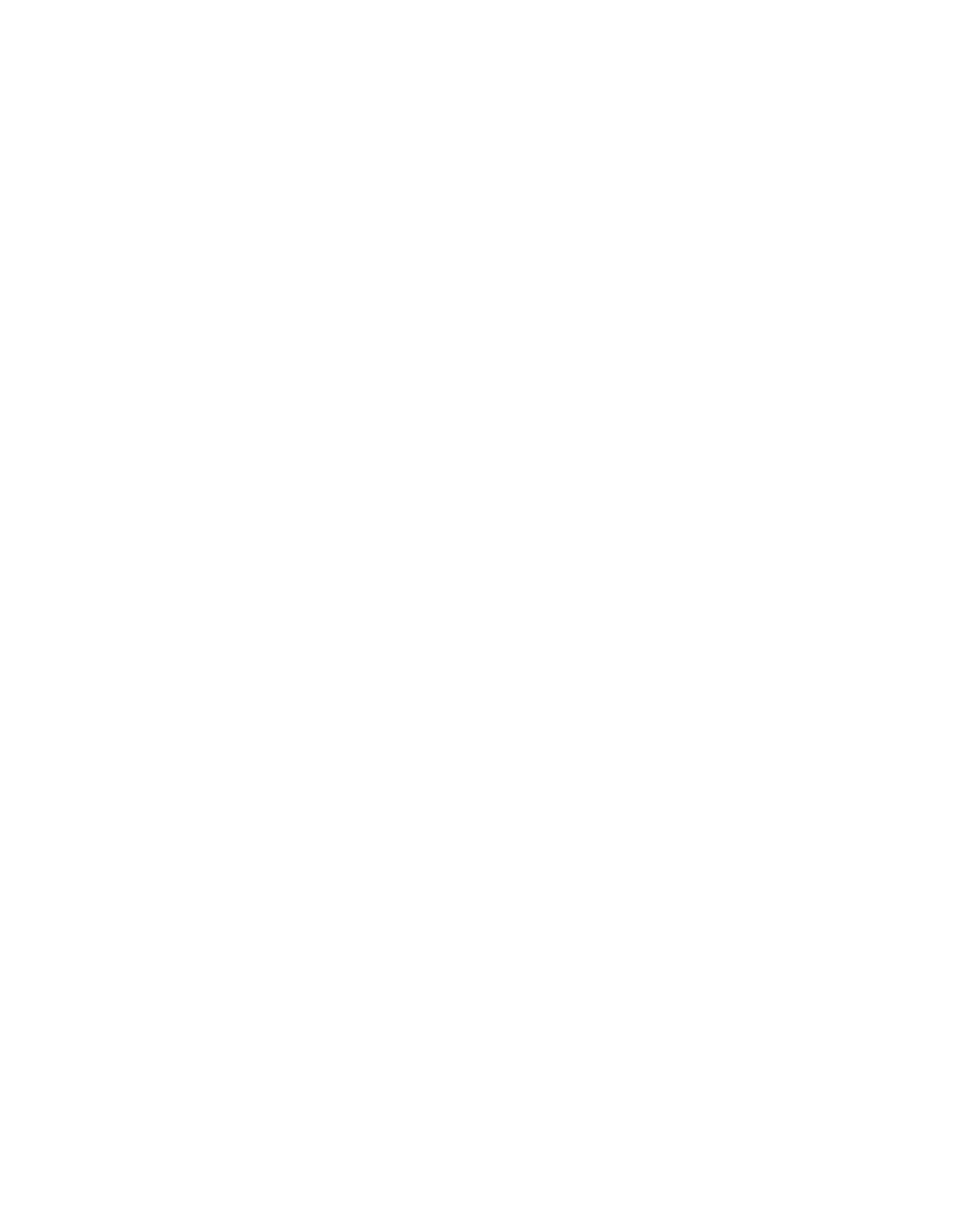

### <span id="page-4-0"></span>**1.0 MU-x6E LEDs**

The MU-x6E contains 10 red diagnostic LEDs and one bright-white strobe LED. The LEDs are arranged in a row in the center of the logic board printed circuit board (PCB).



*Figure 1. MU-x6E LEDs on Logic Board PCB*

<span id="page-4-1"></span>The following table illustrates the LED locations and their identification.

|       | LED14 LED15 LED01 LED02 LED03 LED04 LED05 LED06 LED07 LED08 LED09 |      |     |     |     |  |                        |  |
|-------|-------------------------------------------------------------------|------|-----|-----|-----|--|------------------------|--|
| Armed | Reset                                                             | 12V0 | 3V7 | M 1 | M 2 |  | M 3 S 1 S 2 S 3 Strobe |  |

*\*– Only present on Logic Board PCB rev 1.0 and greater*

- LED14 Armed
	- Illuminates when the sledgehammer circuit is armed
- LED15 Reset
	- Illuminates when the sledgehammer circuit is resetting the board
- LED01 12V0
	- Illuminates when the 12V0 rail is energized
- LED02 3V7
	- Illuminates when the 3V7 rail is energized
- LED03 M\_1
	- Master processor LED 1
- LED04 M\_2
	- Master processor LED 2
- LED05 M\_3
	- Master processor LED 3
- $LED06 S_1$ 
	- Slave processor LED 1
- LED07 S\_2
	- Slave processor LED 2
- $LED08 S_3$ 
	- Slave processor LED 3
- LED09 Strobe
	- Not present on any assembly revision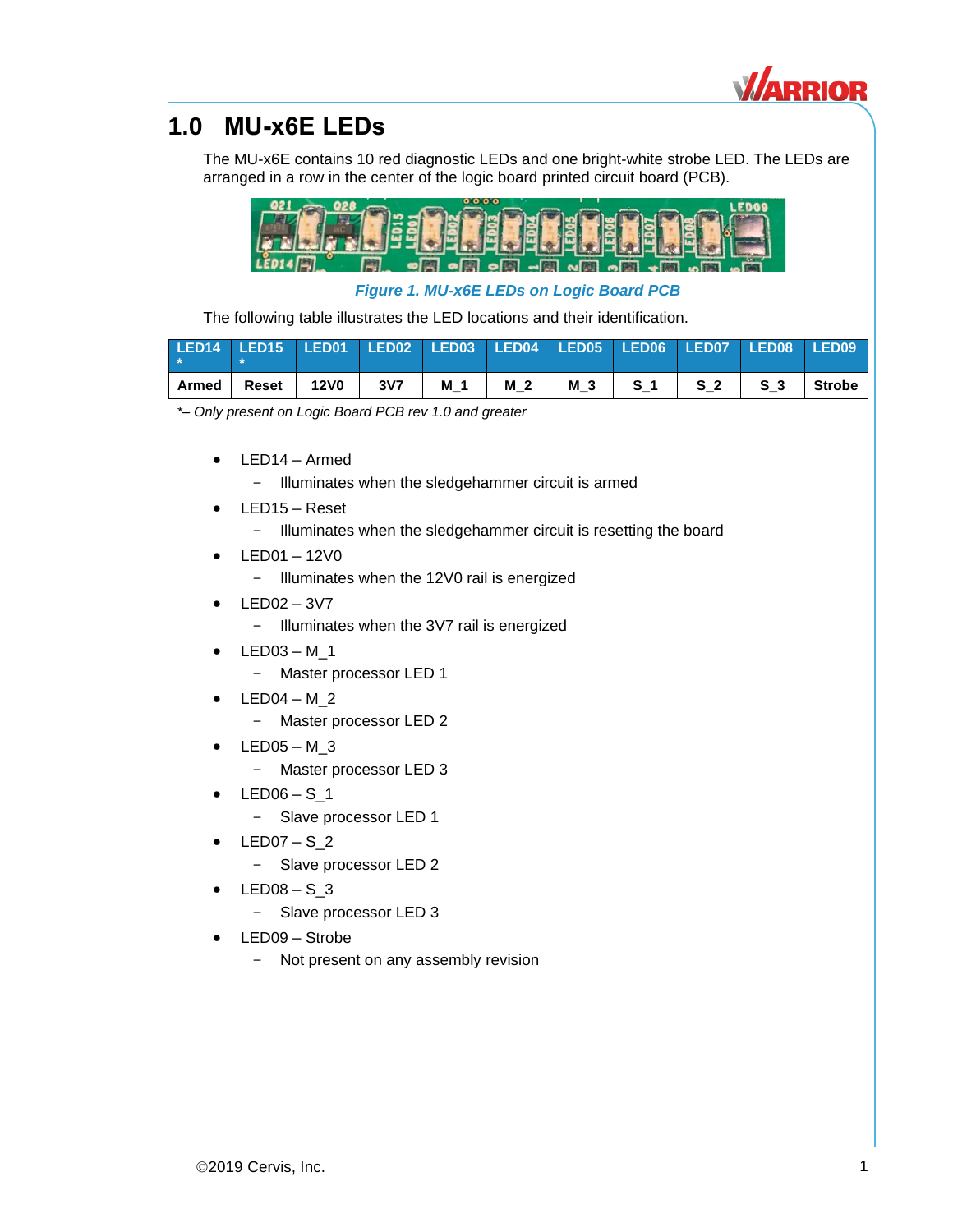

### <span id="page-5-0"></span>*Table 1. LED Key*

| <b>Symbol</b> | <b>Indication</b>          |
|---------------|----------------------------|
| X             | Don't care                 |
| 0             | LED off                    |
| 1             | LED on                     |
| SB            | Slow blink                 |
| FB            | Fast blink                 |
| nB            | Step n of a blink sequence |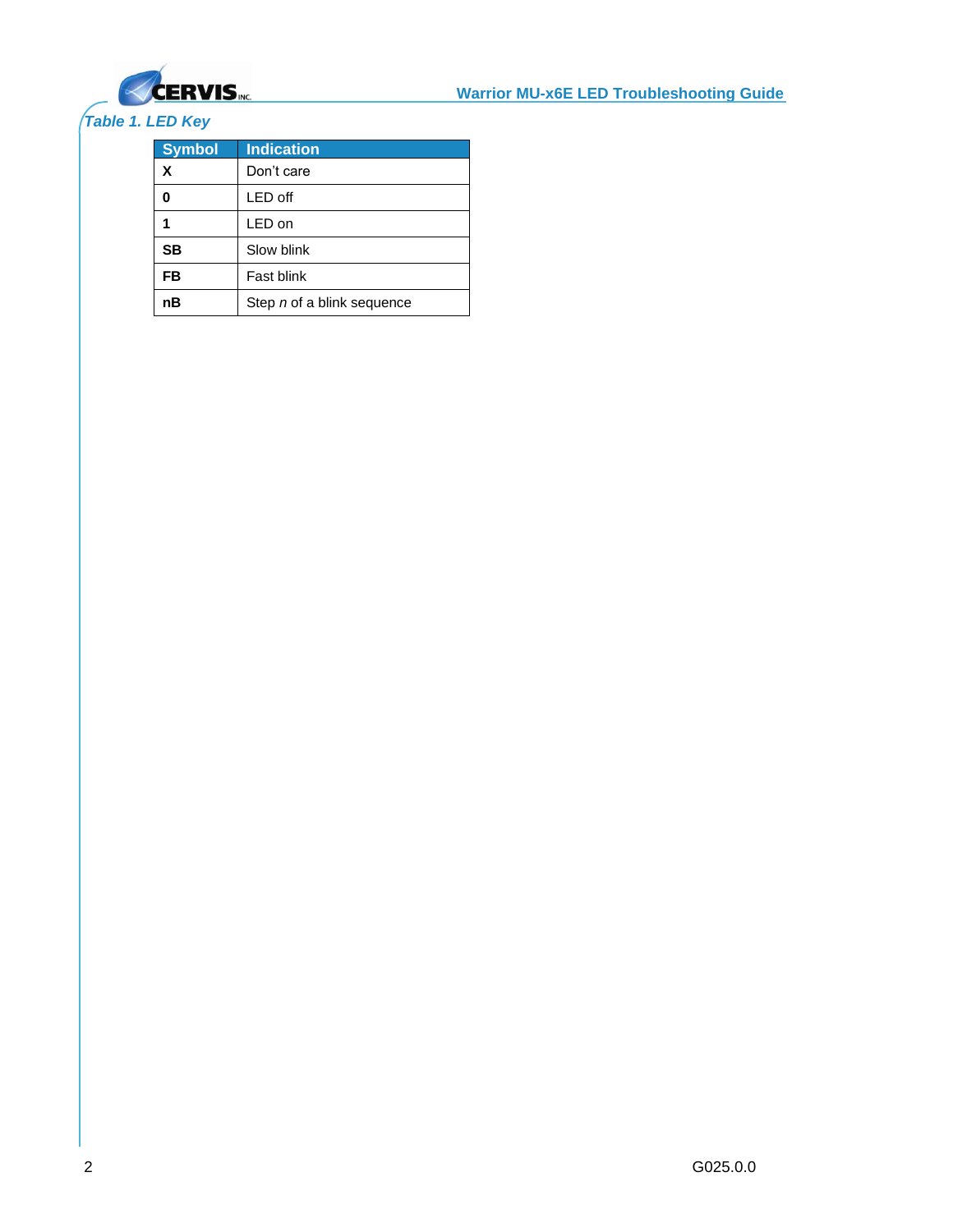

### <span id="page-6-0"></span>**2.0 Hardware LED indications**

The following LED combinations indicate hardware-based system states.

#### **Off / 12V0 Rail Fault:**

In this state, there is no power on the 12V0 rail. It indicates that either:

- The system is off
- A fault is present on the 12V0 rail

|  |  |  |  |  | Armed Reset 12V0 3V7 M 1 M 2 M 3 S 1 S 2 S 3 Strobe |
|--|--|--|--|--|-----------------------------------------------------|
|  |  |  |  |  |                                                     |

#### **3V7 Rail Fault:**

In this state, there is no power on the 3V7 rail. This is an atypical state that indicates a hardware failure.

| Armed Reset 12V0 3V7 M 1 M 2 M 3 S 1 S 2 S 3 Strobe |  |  |  |  |  |
|-----------------------------------------------------|--|--|--|--|--|
|                                                     |  |  |  |  |  |

#### **Sledgehammer Fault / Stuck in Reset:**

This state indicates that the sledgehammer circuit is continually commanding a system reset. It indicates a fault with the sledgehammer circuit.

| <b>Armed Reset 12V0 3V7 M1 M2 M3 S1 S2 S3</b> |  |  |  |  | Strobe |
|-----------------------------------------------|--|--|--|--|--------|
|                                               |  |  |  |  |        |

#### **Slave Processor Latch-up:**

This state indicates that the power rails and master processor are all operating normally but the slave processor has hung. The sledgehammer circuit was added to rectify this condition and should never be seen on a system with a sledgehammer. The only way to clear this fault is to remove power from the system.

| Armed Reset 12V0 3V7 M 1 M 2 M 3 S 1 S 2 S 3 Strobe |  |  |  |  |  |
|-----------------------------------------------------|--|--|--|--|--|
|                                                     |  |  |  |  |  |

#### **Normal Power:**

This state indicates that the power hardware is working as expected.

| Armed Reset 12V0 3V7 M 1 M 2 M 3 S 1 S 2 S 3 Strobe |  |  |  |  |  |
|-----------------------------------------------------|--|--|--|--|--|
|                                                     |  |  |  |  |  |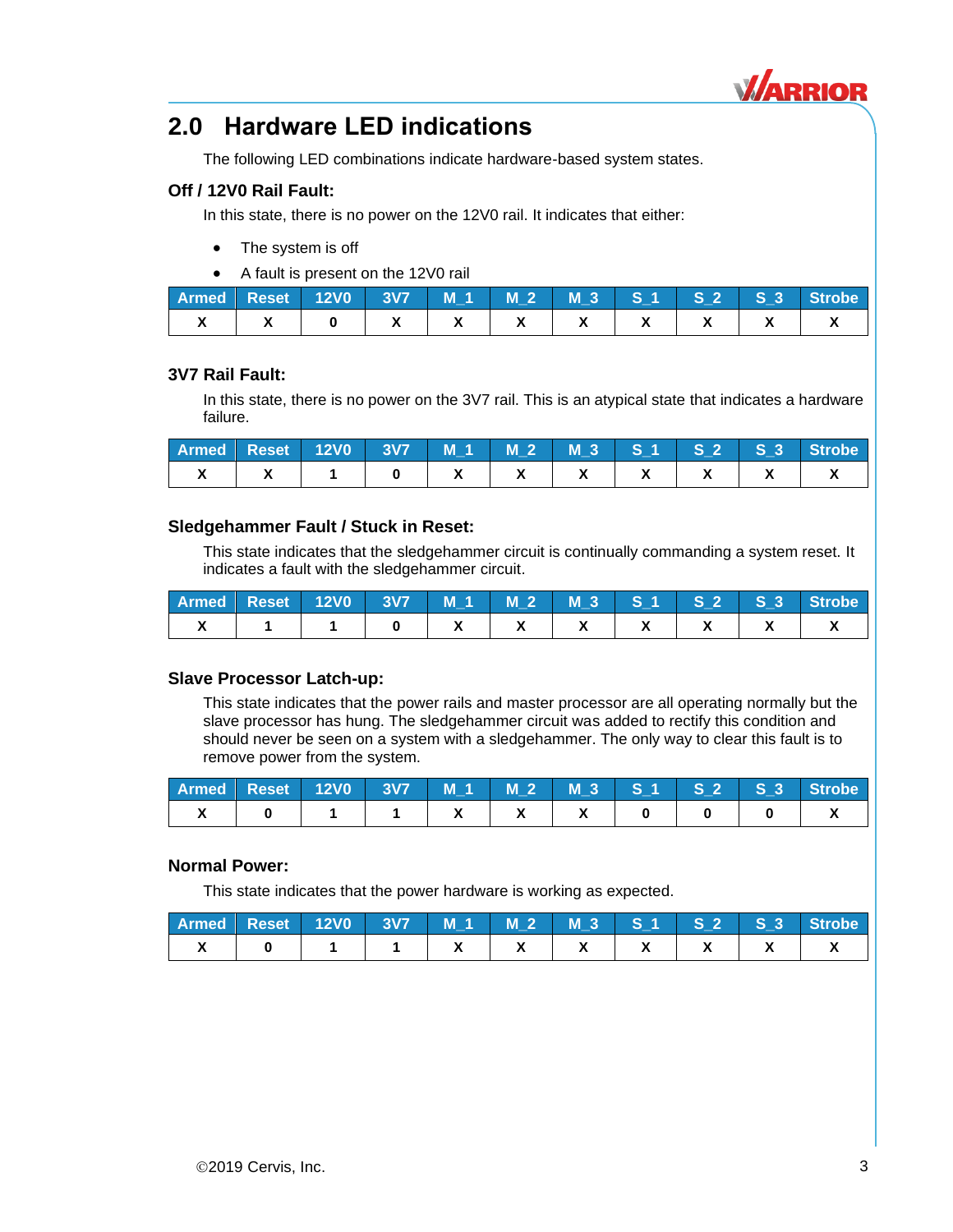

### <span id="page-7-0"></span>**3.0 Software LED Indications**

The following LED combinations indicate software-based system states.

✓*Note: M\_1 through M\_3 are not synchronized with S\_1 through S\_3. So, it is possible that for example—M\_1 SB and S\_1 SB flash at different times but at the same rate.*

#### **Bootloader Active:**

This state indicates that the bootloader is active. This state is only visible when a terminal cable is present and the system resets.

|  |  |  |           |  | Armed Reset 12V0 3V7 M 1 M 2 M 3 S 1 S 2 S 3 Strobe |
|--|--|--|-----------|--|-----------------------------------------------------|
|  |  |  | <b>SB</b> |  |                                                     |

#### **Bootloader ROM Update Active:**

This state indicates that the bootloader is copying files from the read-only memory (ROM) module to the system (M\_1 blinks, then M\_2 blinks, then M\_3 blinks, then back to M\_1, etc.) This state is only visible when a ROM module is inserted and the terminal cable is not present.

✓*Note: Only present in software REV\_91 on.*

|  |  |      |         |  | Armed Reset 12V0 3V7 M 1 M 2 M 3 S 1 S 2 S 3 Strobe |
|--|--|------|---------|--|-----------------------------------------------------|
|  |  | 2B - | 3B   SB |  |                                                     |

#### **Bootloader ROM Update Complete:**

This state indicates that the bootloader has completed copying files from the ROM module to the system. This state is only visible following the ROM update active state.

✓*Note: Only present in software REV\_91 on.*

|  |  |           |                                                |  | Armed Reset 12V0 3V7 M 1 M 2 M 3 S 1 S 2 S 3 Strobe |
|--|--|-----------|------------------------------------------------|--|-----------------------------------------------------|
|  |  | <b>FB</b> | $\overline{AB}$ $\overline{BB}$ $\overline{0}$ |  |                                                     |

#### **Bootloader Fault:**

This state indicates that the bootloader has prevented the system from running. The bootloader has detected an invalid serial number or corrupt/missing software. This fault requires intervention to correct.

✓*Note: Only present in software REV\_91 on.*

|  |  |           |    |       |  | Armed Reset 12V0 3V7 M 1 M 2 M 3 S 1 S 2 S 3 Strobe |
|--|--|-----------|----|-------|--|-----------------------------------------------------|
|  |  | <b>SB</b> | SB | SB SB |  |                                                     |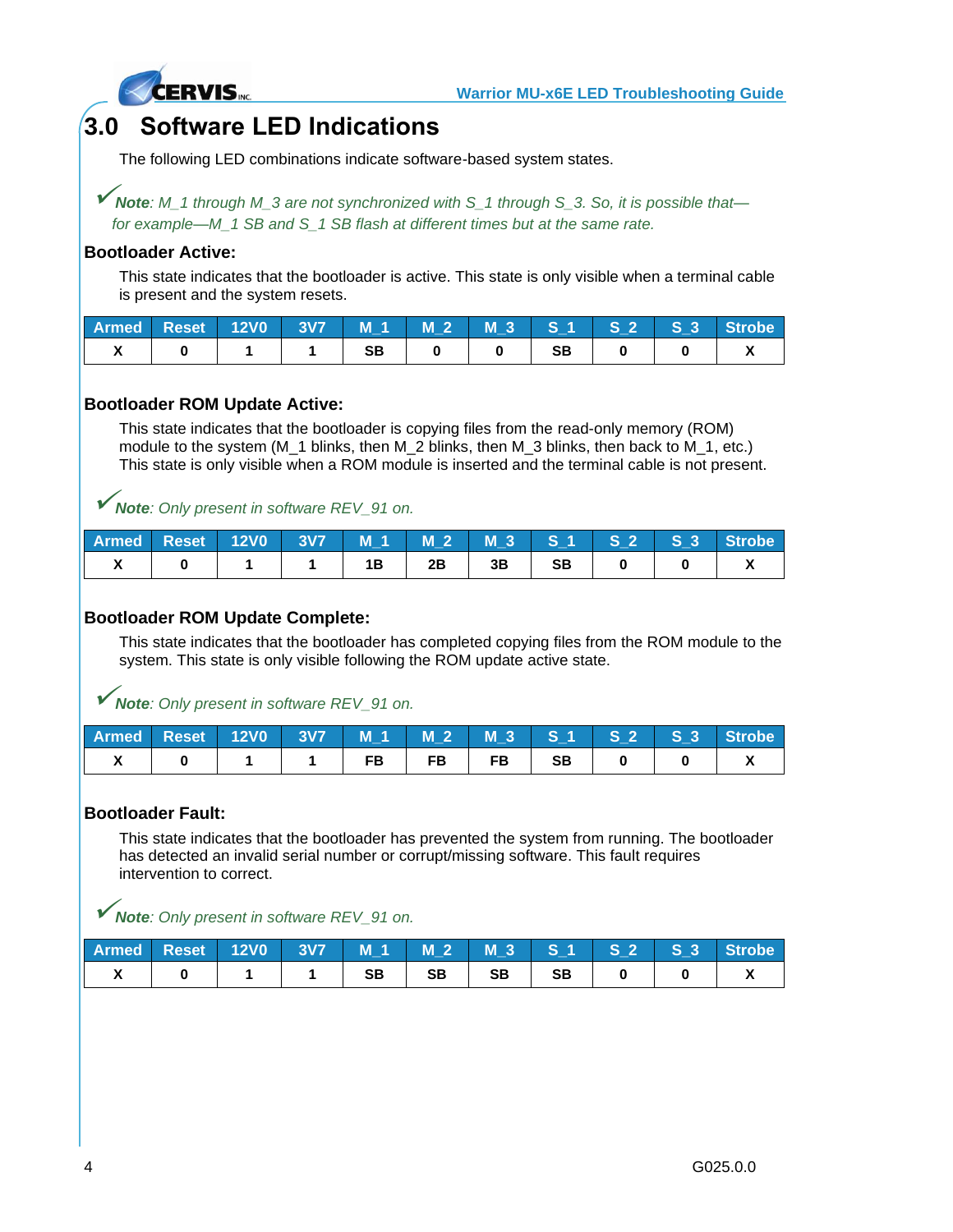

#### **Application Active (Normal):**

This state indicates that the application is active and operating normally. In this state,  $M_2 =$ radio TX,  $M_3$  = radio RX,  $S_2$  = expansion card TX, and  $S_3$  = expansion card RX.

|  |  |  |  |  | Armed Reset 12V0 3V7 M 1 M 2 M 3 S 1 S 2 S 3 Strobe |
|--|--|--|--|--|-----------------------------------------------------|
|  |  |  |  |  |                                                     |

#### **Application Detected Invalid Serial Number:**

This state indicates that the application has detected an invalid serial number. A serial number must be entered to proceed past this point. This state is present in software REV\_80 on.

✓*Note: This condition is caught by the bootloader in REV\_91 on and should not be seen on those systems.*

| Armed Reset 12V0 3V7 M 1 M 2 M 3 S 1 S 2 S 3 Strobe |  |  |           |           |  |  |
|-----------------------------------------------------|--|--|-----------|-----------|--|--|
|                                                     |  |  | <b>SB</b> | <b>SB</b> |  |  |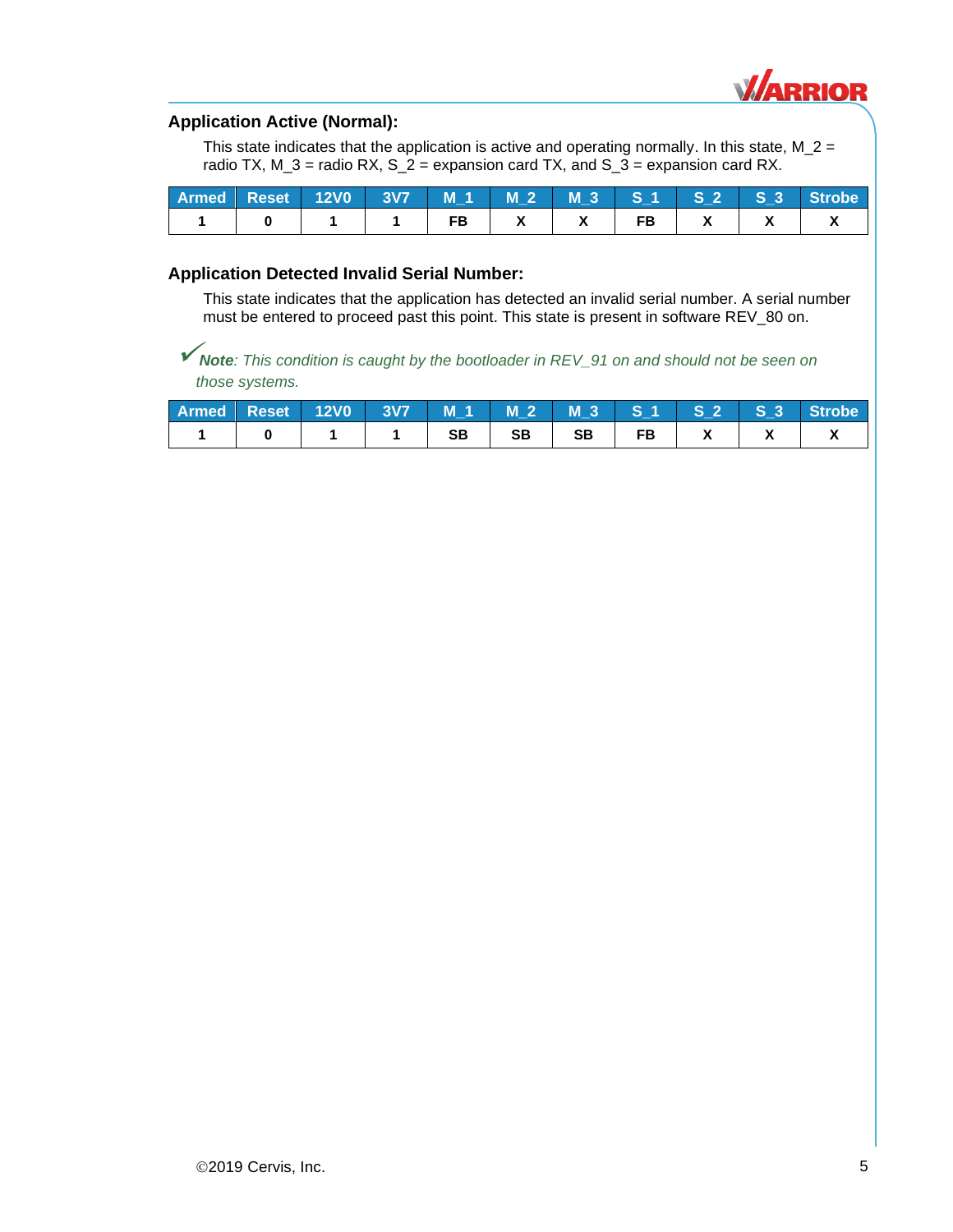

### <span id="page-9-0"></span>**4.0 Application Fault LED Indications**

The following LED combinations indicate software-based fault states.

✓*Note: The MU-x6E attempts to automatically recover from a detected fault. Once a fault is detected and briefly displayed on the LEDs, the system automatically resets via the sledgehammer circuit. The system attempts this cycle three times. After the third fault, the system does not automatically reset and holds the last fault on the LEDs.*

✓*Note: Due to the nature of the system resetting, the initial fault may be masked. For example: An expansion card fails. The first fault will display the failed card and then reset. On the next boot, the card is now missing and the system will display the "not enough cards" fault.*

#### **Fault on Master:**

This state indicates that the master application has detected a fault during start-up while the slave is running normally. A terminal connection is necessary to determine which fault has occurred.

|  |  |  |  |  | Armed Reset 12V0 3V7 M 1 M 2 M 3 S 1 S 2 S 3 Strobe |
|--|--|--|--|--|-----------------------------------------------------|
|  |  |  |  |  |                                                     |

#### **Fault on Slave:**

This state indicates that the slave application has detected a fault during start-up and has signaled the master application to halt. A terminal connection is necessary to determine which fault has occurred.

|  |  |  |  |  | Armed Reset 12V0 3V7 M 1 M 2 M 3 S 1 S 2 S 3 Strobe |
|--|--|--|--|--|-----------------------------------------------------|
|  |  |  |  |  |                                                     |

#### **Fault on Slave – Expansion Card Timeout:**

This state indicates that the slave application has detected a fault communicating with an expansion card and has signaled the master application to halt. The LEDs illuminated on the slave processor (S\_1 through S\_3) indicate the faulty slot in binary, where S\_3 is the 1's bit, S\_2 is the 2's bit, and S\_3 is the 4's bit.

✓*Note: The slot count shown starts at 1; so at least one LED is illuminated.*

✓*Note: On an automatic reset, this fault will likely be masked and become a standard Fault on slave.*

| Armed Reset 12V0 3V7 M 1 M 2 M 3 S 1 S 2 S 3 Strobe |  |  |  |  |  |
|-----------------------------------------------------|--|--|--|--|--|
|                                                     |  |  |  |  |  |